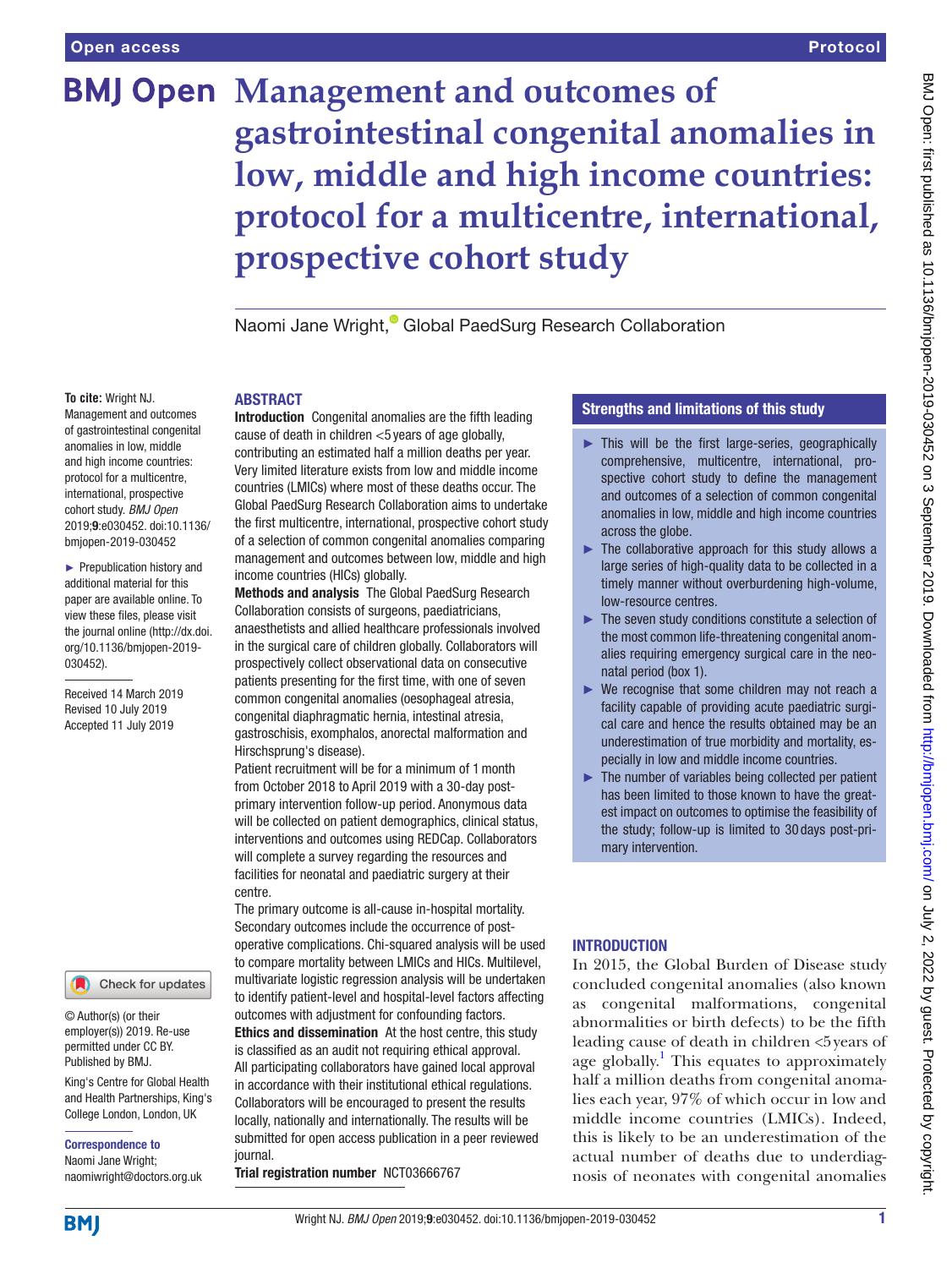## Box 1 Congenital anomalies in the Global PaedSurg Study

- <span id="page-1-0"></span> $\triangleright$  Oesophageal atresia  $\pm$  tracheo-oesophageal fistula
- ► Congenital diaphragmatic hernia
- ► Intestinal atresia
- ► Gastroschisis
- ► Exomphalos
- ► Anorectal malformation
- ► Hirschsprung's disease

who die in the community and a lack of death certification in many LMICs.<sup>2</sup> Not only is the mortality rate higher in LMICs, but the prevalence is also higher due to micronutrient deficiencies, infections and teratogens during pregnancy resulting in more cases and a lack of antenatal diagnosis prohibiting terminations.<sup>34</sup> There is limited research and a lack of congenital anomaly registries in LMICs, and hence they have received very little global attention.<sup>[5](#page-9-3)</sup>

The conditions forming the focus of this study ([box](#page-1-0) 1) constitute a selection of the most common life-threatening congenital anomalies during the neonatal period, which involve the gastrointestinal tract. They each have an incidence of 1/2000 to 1/5000, they collectively form up to 40% of emergency neonatal surgery and associated mortality can be in excess of  $50\%$  in many LMICs.<sup>6–9</sup> Disparities in outcomes globally can be stark; for example, the mortality from gastroschisis is 75%–100% in many LMICs compared with  $4\%$  or less in high income countries (HICs).[10–12](#page-9-5) Reasons for poor outcomes include a lack of antenatal diagnosis, delayed presentation, limited neonatal transport and in-hospital resources, a dearth of trained support personnel and a lack of intensive care and parenteral nutrition for neonates. $9^{13}$ <sup>14</sup> In Uganda, it was calculated that only 3.5% of the need for neonatal surgery was met by the healthcare system. $\frac{8}{3}$  $\frac{8}{3}$  $\frac{8}{3}$ 

In 2010, the World Health Assembly passed a resolution recommending 'prevention whenever possible, to implement screening programmes and to provide care and ongoing support to children with birth defects and their families'.<sup>[2](#page-9-1)</sup> Prevention is paramount; however, this is not yet possible for many congenital anomalies and hence a focus on improving postnatal care and outcomes is vital. The Sustainable Development Goal 3.2 aims to end preventable deaths of newborns and children under the age of 5years by  $2030$ .<sup>[6 15 16](#page-9-4)</sup> With one-third of infant deaths being attributed to congenital anomalies, clearly, this will not be achievable without an accelerated effort towards the provision of surgical care for children. It is estimated that two-thirds of deaths and disability from congenital anomalies can be avoided with the provision of neonatal and paediatric surgical care.<sup>[6](#page-9-4)</sup> Indeed, studies have demonstrated such provision can be highly cost-ef-fective in terms of disability-adjusted life-years saved.<sup>[5](#page-9-3)</sup> Yet, neonatal and paediatric surgical care remains a low priority on the global health agenda.<sup>[5](#page-9-3)</sup>

A shift is needed to focus on the provision of surgical care for children within National Health Plans and International Organisations and to elevate congenital anomalies on the global health agenda. This large-scale, geographically comprehensive, multicentre prospective cohort study aims to define the current management and outcomes of a selection of common congenital anomalies globally and identify factors affecting outcomes that can be modified to improve care. This is vital to aid advocacy and global health prioritisation and inform future interventional studies aimed at improving outcomes.

## Aim

To undertake the first large-scale, geographically comprehensive multicentre, prospective cohort study comparing the management and outcomes of a selection of common congenital anomalies in low, middle and high income countries across the globe.

## **OBJECTIVES**

- 1. To compare the mortality and post-intervention complications of a selection of common congenital anomalies involving the gastrointestinal tract in LMICs and HICs globally.
- 2. To identify patient-level and hospital-level factors affecting outcomes that be modified to improve care.
- 3. To establish a research collaboration consisting of children's surgical care providers across the world to help enhance research capacity and to create a platform for ongoing collaborative research and intervention studies aimed at improving outcomes.
- 4. To raise awareness and provide advocacy for neonatal and paediatric surgical care within global health prioritisation, planning, policy and funding.

## Methods and analysis

## Study design

This is an international, multicentre, prospective observational cohort study. The Global PaedSurg Research Collaboration consisting of children's surgical care providers (collaborators) across the world was established from November 2017 to co-ordinate the study at an institutional level and facilitate data collection. Collaborators are free to choose one or more months between 1 October 2018 to 30 April 2019 (inclusive) to recruit consecutive patients to the study, with a 30-day post-primary intervention follow-up period. The primary intervention must occur within 30days of presentation to be included in the study. Hence, the last date for primary data collection is 29 June 2019. Following this, there will be a period of data collection for the data validation process continuing until the end of August 2019.

## **Collaborators**

International collaborators will have a variety of roles and responsibilities within the study. Local collaborators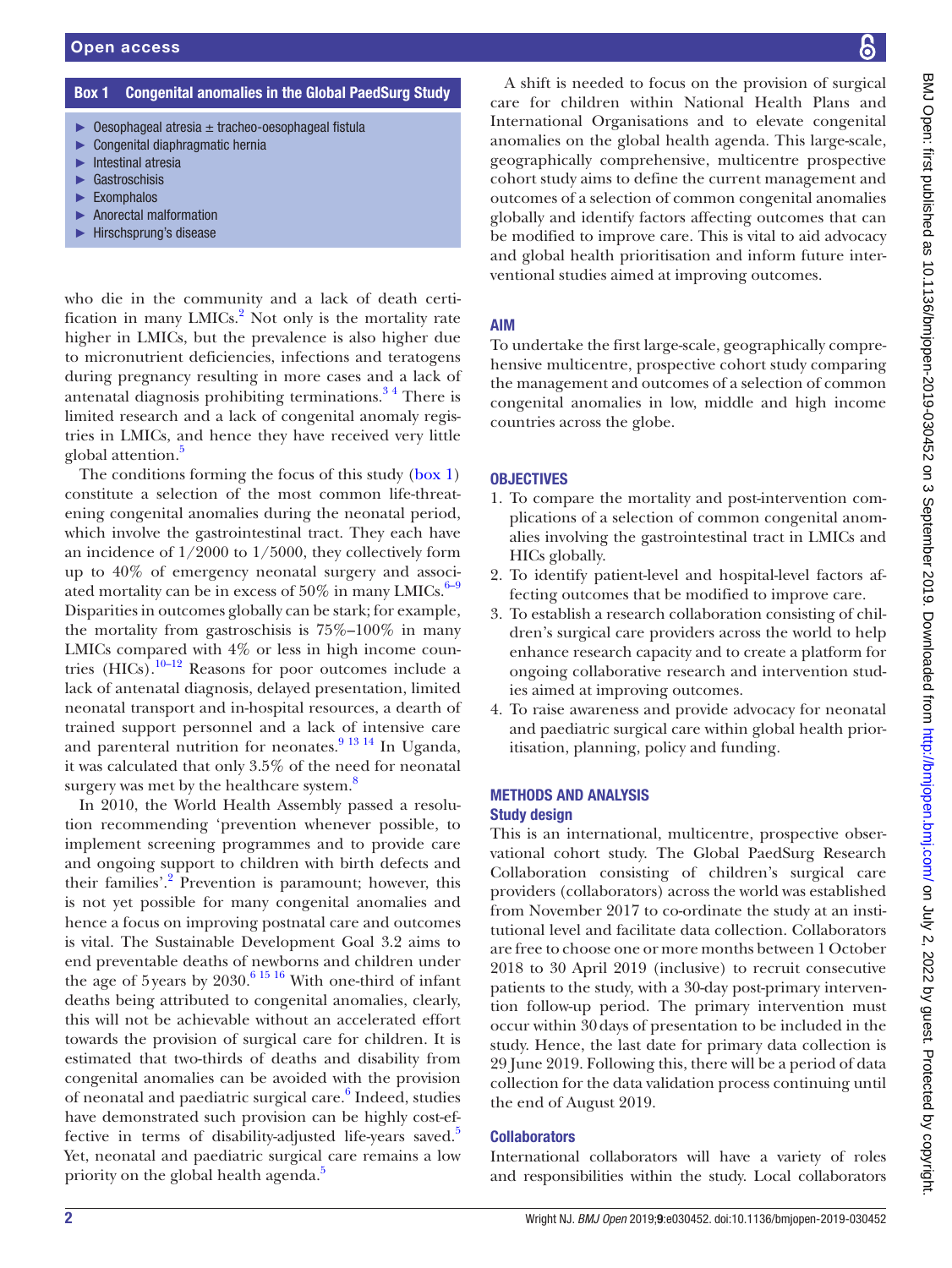will establish mini-teams locally, gain study approval, use the protocol criteria to appropriately identify patients for study inclusion, collect prospective data and upload it to the Research Electronic Data Capture (REDCap) online system. Each hospital will have a local study lead who will hold overall responsibility for ensuring the data are accurate, complete and without duplications. Country-lead collaborators will help to recruit other collaborators from within their country and provide advice and support regarding gaining local study approval and data collection. They may also help with translation of the study literature to the local language, if required. Continent and regional leads will help to recruit country leads, provide them with advice regarding the study and also encourage and co-ordinate presentations of the protocol at national and international meetings. Lead investigators contributed to the study design through the provision of feedback from the pilot studies undertaken in multiple languages. An organising committee will help to co-ordinate all study activities and a steering committee will provide guidance throughout.

There are a number of benefits for collaborators participating in the study. Publishing journal(s) will be asked to make all collaborators PubMed-citable co-authors. This is based on an equal partnership model described by the Lancet and is used by a number of national and international collaboratives.<sup>17–21</sup> All collaborators will be listed as an author on resulting presentations. Collaborators will have the opportunity to present the study locally, nationally and internationally, initially the study protocol and later the results. This often provides collaborators, especially those who are junior or from LMICs, the opportunity to apply for funding to attend, present and network at such meetings. Participation in the study provides an easy route and insight into clinical research, which can be further established through participation in the 2-year Research Training Fellowship that is running alongside the main study free of charge for all interested collaborators.

#### Sample selection

#### Collaborator and hospital inclusion criteria

All hospitals and healthcare professionals providing surgical care for neonates and children, presenting for the first time, with one or more of the study conditions can be included in the study. Collaborators should gain permission from the senior surgeon or physician who oversees the care of the children to be included in the study in order to participate. There can be up to three collaborators in a mini-team per month of data collection. One mini-team can collect data over one or more months or several mini-teams can collect data over a different month each. Each mini-team must contain at least one senior surgeon or physician to oversee the data collection process.

#### Patient inclusion and exclusion criteria

Any neonate, infant or child under the age of 16years, presenting acutely for the first time, with one or more of the study conditions can be included in the study.

Patients who have previously received surgery for their presenting condition or those representing with a complication of surgery are excluded. Patients presenting electively for surgery are excluded. Children who have received basic resuscitative care for their condition at a different healthcare facility and are then transferred to the study centre for their primary surgical intervention can be included. Children who only receive resuscitative treatment at the study centre and are then referred elsewhere for their primary surgical intervention cannot be included since the outcome of the surgical care will not be known and also to avoid the risk of duplicate patients in the study. Patients who receive conservative treatment as their primary intervention, palliative care or no care must be included within the study to accurately reflect the management and outcomes of all presenting cases.

If a patient presents with more than one of the study conditions, the details of each condition that they present acutely with can be included, but not a previously managed condition. For example, a newborn presenting with oesophageal atresia and anorectal malformation would have both conditions included. A patient presenting for the first time with Hirschsprung's disease at several months of age who had a duodenal atresia repaired at birth would have the full details of the Hirschsprungs disease included, but the duodenal atresia would simply be noted as an associated anomaly.

#### Outcome measures

The primary outcome is all-cause, in-hospital mortality.

For patient's hospitalised for >30days following primary intervention, a 30-day post-primary intervention mortality rate will be used. Those who do not receive a primary intervention, but remain alive and hospitalised at 30days following primary admission, will have this time point used for recording their mortality status for the primary outcome. Primary outcome is defined in [table](#page-3-0) 1.

The secondary outcomes include complications occurring within 30days of primary intervention:

- ► Surgical-site infection.
- ► Wound dehiscence.
- ► Need for re-intervention.
- ► Condition-specific complications.
- ► Condition specific outcome variables.
- ► Length of hospital stay or time from admission to death in patients who do not survive.
- ► 30-day post-primary intervention mortality.

Secondary outcomes will not be collected on patients who do not receive a primary intervention within 30days of hospital admission, with the exception of length of hospital stay or time from admission to death. Thirty-day follow-up will be undertaken within the capacity of the collaborating team; no additional funding will be provided.

#### Data collection

Generic variables relating to the patient demographics, antenatal care, prehospital care, clinical condition, surgical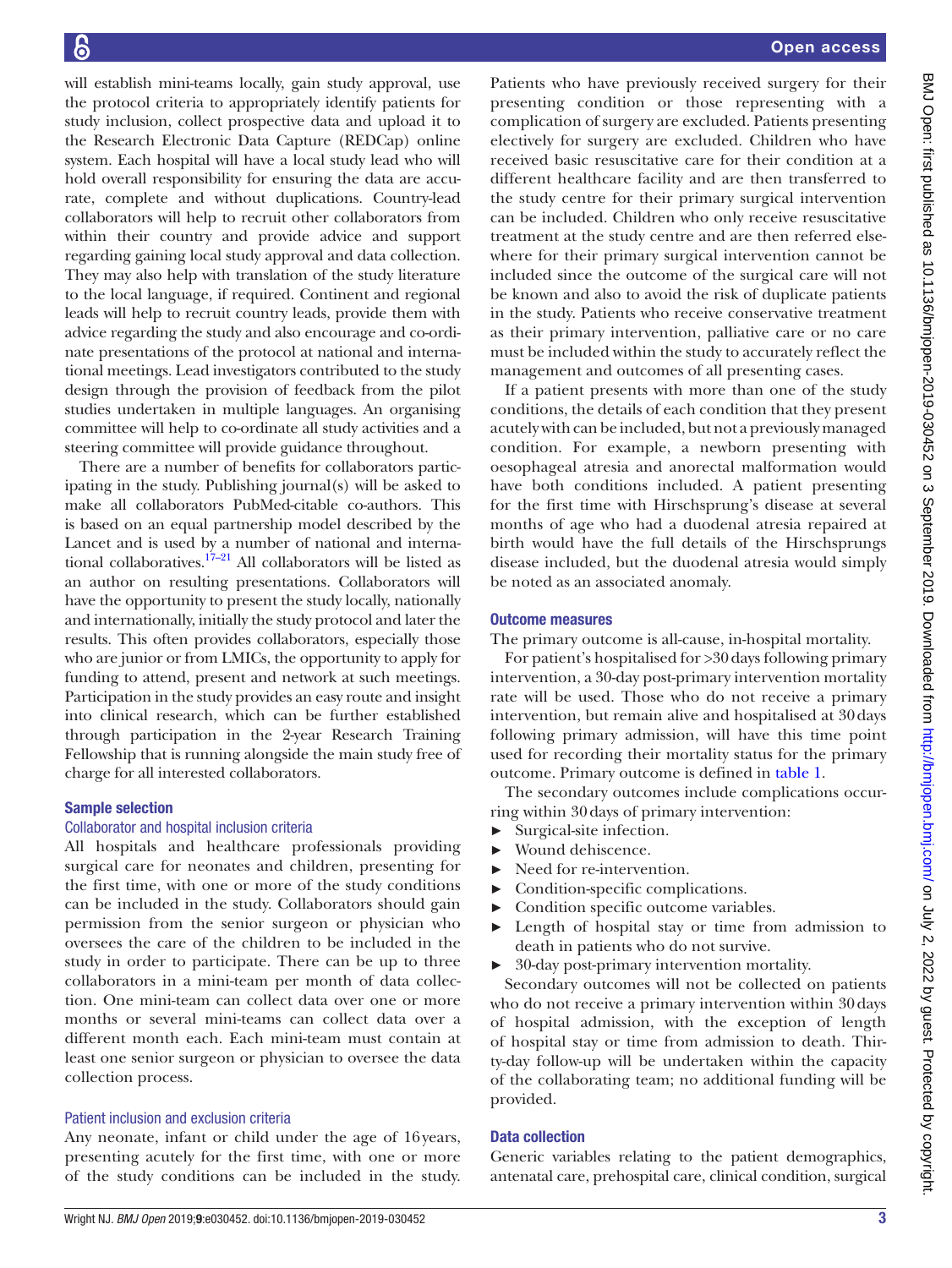<span id="page-3-0"></span>Table 1 Generic data points

| <b>Generic questions</b>                                                                                     | <b>Answers</b>                                                                                                                                                                                                                                                                                                                                                                                                                                                                                                                                      |  |  |  |  |  |
|--------------------------------------------------------------------------------------------------------------|-----------------------------------------------------------------------------------------------------------------------------------------------------------------------------------------------------------------------------------------------------------------------------------------------------------------------------------------------------------------------------------------------------------------------------------------------------------------------------------------------------------------------------------------------------|--|--|--|--|--|
| During which month did the patient<br>present to your hospital?                                              | October, November, December, January, February, March, April.<br>Please select the month that the patient presented to your hospital for the first time with this congenital<br>anomaly. For example, if a baby was born with gastroschisis on the 29 September and presented to<br>your hospital on 1 October you should select October.                                                                                                                                                                                                           |  |  |  |  |  |
| this patient in the study?<br>If no, which condition did the patient<br>present with?                        | Has consent been provided to include Yes, No, Patient consent is not required for this study at my institution.                                                                                                                                                                                                                                                                                                                                                                                                                                     |  |  |  |  |  |
|                                                                                                              | Oesophageal atresia, Congenital diaphragmatic hernia, Intestinal atresia, Gastroschisis, Exomphalos,<br>Omphalocele, Anorectal malformation, Hirschsprung's Disease.<br>Please select all the conditions that the patient presented with. Do not select a condition which the<br>patient has already received surgical treatment for previously.                                                                                                                                                                                                    |  |  |  |  |  |
| <b>Demographics</b>                                                                                          |                                                                                                                                                                                                                                                                                                                                                                                                                                                                                                                                                     |  |  |  |  |  |
| Gestational age at birth                                                                                     | Number of weeks from the first day of the women's last menstrual cycle until birth. Round up or down<br>to the nearest week.                                                                                                                                                                                                                                                                                                                                                                                                                        |  |  |  |  |  |
| Age at presentation (in hours)                                                                               | We understand this information may be difficult to obtain - please be as accurate as you can. Please<br>round to the nearest hour. This number may be very large for patients who have a delayed presentation<br>- please still enter it. For neonates born within your centre please enter 0. Enter unknown if unknown.                                                                                                                                                                                                                            |  |  |  |  |  |
| Gender                                                                                                       | Male, Female, Ambiguous, Unknown.                                                                                                                                                                                                                                                                                                                                                                                                                                                                                                                   |  |  |  |  |  |
| Weight at presentation                                                                                       | In kilograms (kg) on the day of presentation. Please provide a value to one decimal place.                                                                                                                                                                                                                                                                                                                                                                                                                                                          |  |  |  |  |  |
| Does the patient have another<br>anomaly in addition to the study<br>condition?                              | Yes: Cardiovascular, Yes: Respiratory, Yes: Gastrointestinal, Yes: Neurological, Yes: Genito-urinary, Yes:<br>Musculoskeletal, Yes: Down syndrome, Yes: Beckwith-Wiedemann syndrome, Yes: Cystic fibrosis, Yes:<br>Chromosomal, Yes: Other, No.<br>Select all that apply. Include all anomalies diagnosed at any stage up until 30 days post-primary<br>intervention or 30 days following presentation for those who did not receive an intervention. If you<br>suspect an associated anomaly, but it has yet to be diagnosed, select 'Yes: Other'. |  |  |  |  |  |
| Distance from the patient's home to<br>your hospital                                                         | In kilometres (km). Please round to the nearest kilometre. Please enter 0 if born in your hospital.                                                                                                                                                                                                                                                                                                                                                                                                                                                 |  |  |  |  |  |
| Antenatal care and delivery                                                                                  |                                                                                                                                                                                                                                                                                                                                                                                                                                                                                                                                                     |  |  |  |  |  |
| Antenatal ultrasound undertaken?<br>If the condition was diagnosed<br>antenatally, at what gestational age?  | Yes: study condition diagnosed, Yes: problem identified but study condition not diagnosed, Yes: no<br>problem identified, No.                                                                                                                                                                                                                                                                                                                                                                                                                       |  |  |  |  |  |
|                                                                                                              | Please round up to the nearest week. If the patient has more than one study condition, please note the<br>gestational age at which one or more of the conditions was first diagnosed.                                                                                                                                                                                                                                                                                                                                                               |  |  |  |  |  |
| Mode of transport to hospital?<br>Where did the patient present from? If hospital.<br>other, please specify. | Ambulance, Other transport provided by the health service, Patient's own transport, Born within the                                                                                                                                                                                                                                                                                                                                                                                                                                                 |  |  |  |  |  |
|                                                                                                              | Home, Community Clinic, General Practice, District Hospital, Other, Unknown.<br>District hospital includes secondary-level healthcare, provincial hospital, general hospital, general<br>mission hospital or regional hospital. It has general anaesthesia and can provide general surgical care.                                                                                                                                                                                                                                                   |  |  |  |  |  |
| Type of delivery:                                                                                            | Vaginal (spontaneous), Vaginal (induced), Caesarean section (elective), Caesarean section (urgent/non-<br>elective), Unknown. Vaginal delivery includes those requiring forceps and ventouse.                                                                                                                                                                                                                                                                                                                                                       |  |  |  |  |  |
| Clinical condition and patient care                                                                          |                                                                                                                                                                                                                                                                                                                                                                                                                                                                                                                                                     |  |  |  |  |  |
| Was the patient septic on arrival?                                                                           | Yes, no.<br>Sepsis is SIRS with a suspected or confirmed bacterial, viral or fungal cause. SIRS is a response to a<br>stimulus, which results in two or more of the following: temperature >38.5°C or <36°C, tachycardia*,                                                                                                                                                                                                                                                                                                                          |  |  |  |  |  |
| If yes, were appropriate antibiotics<br>administered?                                                        | bradycardia* in children <1 year old, tachypnoea*, leucopenia or leucocytosis*, hyperglycaemia*, altered<br>mental status, hyperlactaemia*, increased central capillary refill time >2 seconds. Arrival is the time of<br>birth for neonates born at your hospital. *Variables are defined as values outside the normal range for<br>age.<br>Yes: within 1 hour of arrival, Yes: within the first day of arrival, No.<br>Appropriate antibiotics are defined as either broad spectrum covering gram negative, gram positive and                     |  |  |  |  |  |
|                                                                                                              | anaerobic bacteria OR antibiotics that are the standard empirical treatment for that condition according<br>to local guidelines OR are based on sensitivities provided by a microbiology sample.                                                                                                                                                                                                                                                                                                                                                    |  |  |  |  |  |

Continued

BMJ Open: first published as 10.1136/bmjopen-2019-030452 on 3 September 2019. Downloaded from http://bmjopen.bmj.com/ on July 2, 2022 by guest. Protected by copyright. BMJ Open: first published as 10.1136/bmjopen-2019-03019-2019. Downloaded from <http://bmjopen.bmj.com/> on July 2, 2022 by guest. Protected by copyright.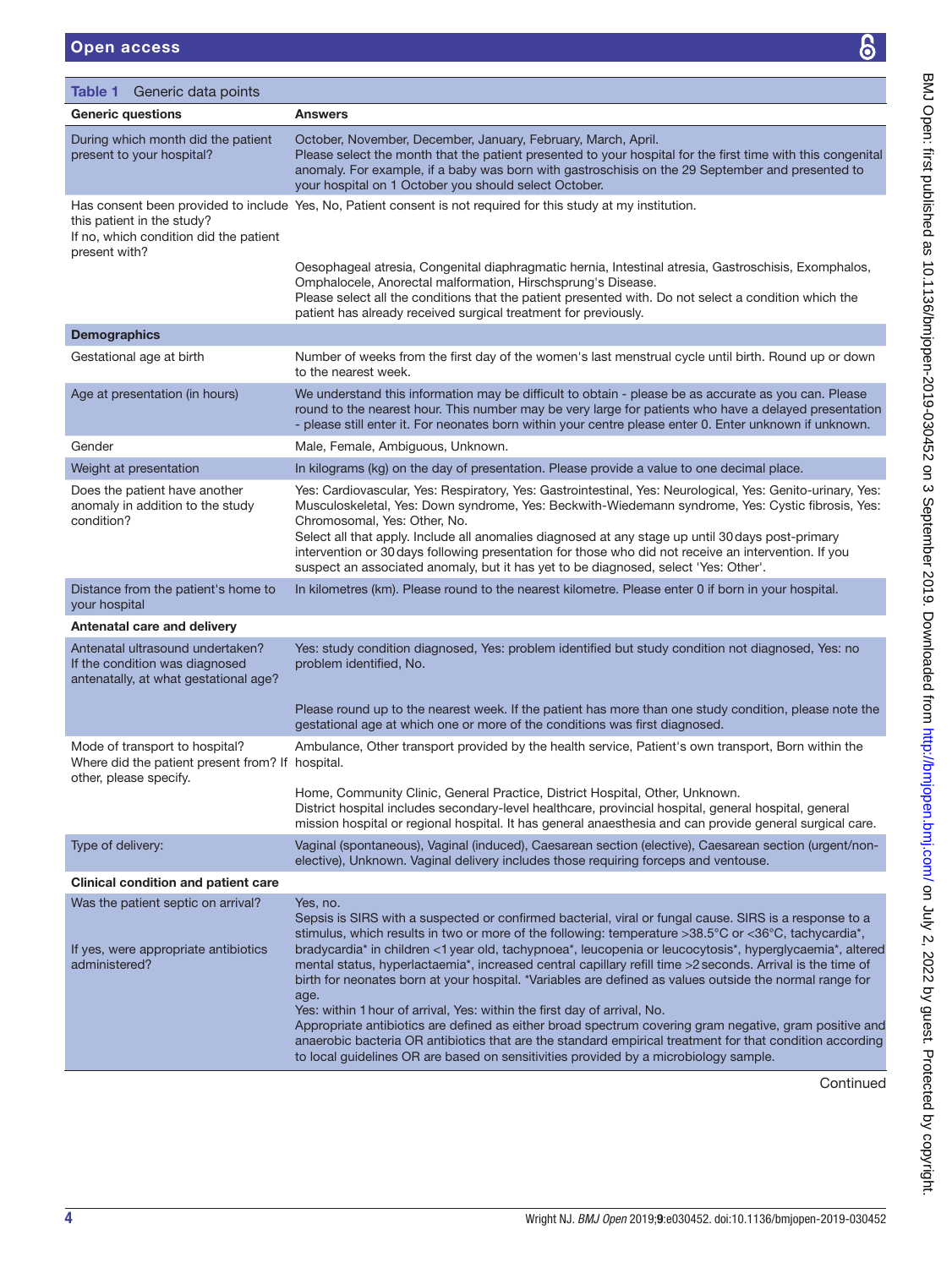| <b>Table 1</b> Continued                                                                                                              |                                                                                                                                                                                                                                                                                                                                                                                                                                                                                                                                                                                                                                                                                                                                                                                                                                                                                                                                                                                                                                                                                                                                                                                                                                                                                                                                                                                                                                    |
|---------------------------------------------------------------------------------------------------------------------------------------|------------------------------------------------------------------------------------------------------------------------------------------------------------------------------------------------------------------------------------------------------------------------------------------------------------------------------------------------------------------------------------------------------------------------------------------------------------------------------------------------------------------------------------------------------------------------------------------------------------------------------------------------------------------------------------------------------------------------------------------------------------------------------------------------------------------------------------------------------------------------------------------------------------------------------------------------------------------------------------------------------------------------------------------------------------------------------------------------------------------------------------------------------------------------------------------------------------------------------------------------------------------------------------------------------------------------------------------------------------------------------------------------------------------------------------|
| <b>Generic questions</b>                                                                                                              | <b>Answers</b>                                                                                                                                                                                                                                                                                                                                                                                                                                                                                                                                                                                                                                                                                                                                                                                                                                                                                                                                                                                                                                                                                                                                                                                                                                                                                                                                                                                                                     |
| Was the patient hypovolaemic on<br>arrival?<br>If yes, was an intravenous fluid bolus<br>given?<br>If yes, how much intravenous fluid | Yes, No. Criteria for diagnosis include at least one of the following: prolonged central capillary refill<br>time >2 seconds, *tachycardia, mottled skin, *reduced urine output, cyanosis, impaired consciousness,<br>*hypotension. *Variables are defined as values outside the normal range for age.<br>Yes: within 1 hour of arrival, Yes: on the first day of arrival, No.                                                                                                                                                                                                                                                                                                                                                                                                                                                                                                                                                                                                                                                                                                                                                                                                                                                                                                                                                                                                                                                     |
| was given?                                                                                                                            |                                                                                                                                                                                                                                                                                                                                                                                                                                                                                                                                                                                                                                                                                                                                                                                                                                                                                                                                                                                                                                                                                                                                                                                                                                                                                                                                                                                                                                    |
|                                                                                                                                       | 10-20 mL/kg, >20 mL/kg.<br>If <10 mL/kg was given, please select 'no' for the question asking if intravenous fluid was given.                                                                                                                                                                                                                                                                                                                                                                                                                                                                                                                                                                                                                                                                                                                                                                                                                                                                                                                                                                                                                                                                                                                                                                                                                                                                                                      |
| Was the patient hypothermic on<br>arrival?<br>If yes, was the patient warmed on<br>arrival to within a normal temperature<br>range?   | Yes, No. Defined as <36.5°C core temperature. Arrival is the time of birth for neonates born at your<br>hospital.<br>Yes, No. Only select yes if warming was commenced within 1 hour of arrival. Arrival is the time of birth<br>for neonates born at your hospital.                                                                                                                                                                                                                                                                                                                                                                                                                                                                                                                                                                                                                                                                                                                                                                                                                                                                                                                                                                                                                                                                                                                                                               |
| Did the patient receive central venous<br>access?<br>If yes, did the patient acquire central<br>line sepsis?                          | Yes: umbilical catheter, Yes: peripherally inserted central catheter, Yes: percutaneously inserted central<br>line with ultrasound guidance, Yes: surgically placed central line (open insertion), No.<br>Please select all that the patient received within 30 days of primary intervention or 30 days of<br>presentation if no intervention was undertaken.<br>Yes: diagnosed clinically, Yes: confirmed on microbiology, No.                                                                                                                                                                                                                                                                                                                                                                                                                                                                                                                                                                                                                                                                                                                                                                                                                                                                                                                                                                                                    |
|                                                                                                                                       | Within 30 days of primary intervention or 30 days of presentation if no intervention was undertaken.                                                                                                                                                                                                                                                                                                                                                                                                                                                                                                                                                                                                                                                                                                                                                                                                                                                                                                                                                                                                                                                                                                                                                                                                                                                                                                                               |
| Time from arrival at your hospital to<br>primary intervention in hours                                                                | Enter 0 if no intervention was undertaken.<br>Primary intervention for each condition is defined as follows. Oesophageal atresia: surgery, either<br>temporising or definitive, to manage the oesophageal atresia and/or tracheo-oesophageal fistula.<br>Congenital diaphragmatic hernia: surgery to reduce the hernia and close the defect. Intestinal atresia:<br>surgery, either temporising or definitive, to manage the obstruction including stoma formation and<br>primary anastomosis. Gastroschisis: any procedure to either cover or reduce the bowel and/or close the<br>defect. This includes application of a silo (regardless of whether or not they go on to require surgery).<br>It excludes initial covering of the bowel in a plastic covering (bag or cling film) prior to intervention.<br>Exomphalos: surgery or application of topical treatment to the sac in patients managed conservatively<br>(regardless of whether or not they go on to require surgery). Hirschsprung's disease: surgery, either<br>temporising or definitive, or rectal/distal bowel irrigation, laxatives or digital stimulation in patients<br>managed conservatively. This does not include pre-operative washouts in patients planned to have<br>surgery. Anorectal malformation: surgery, either temporising or definitive, or anal/fistula dilatation in<br>patients with a low anorectal malformation managed conservatively. |
| American Society of<br>primary intervention                                                                                           | 1. Healthy person, 2. Mild systemic disease, 3. Severe systemic disease, 4. Severe systemic disease<br>Anesthesiologists Score at the time of that is a constant threat to life, 5. A moribund patient who is not expected to survive without the<br>operation, Not applicable - no intervention.                                                                                                                                                                                                                                                                                                                                                                                                                                                                                                                                                                                                                                                                                                                                                                                                                                                                                                                                                                                                                                                                                                                                  |
| What type of anaesthesia was used<br>for the primary intervention?                                                                    | General anaesthesia with endotracheal tube, General anaesthesia with laryngeal airway, Ketamine<br>anaesthesia, Spinal/caudal anaesthesia, Local anaesthesia only, No anaesthesia/just analgesia, No<br>anaesthesia/no analgesia, Not applicable: no surgery or intervention undertaken.                                                                                                                                                                                                                                                                                                                                                                                                                                                                                                                                                                                                                                                                                                                                                                                                                                                                                                                                                                                                                                                                                                                                           |
| Who undertook the anaesthetic for<br>the primary intervention?                                                                        | Anaesthetic doctor, Anaesthetic nurse, Medical officer, Surgeon, Other healthcare professional, No<br>anaesthetic undertaken.<br>If more than one of these personnel were present, please select the most senior.                                                                                                                                                                                                                                                                                                                                                                                                                                                                                                                                                                                                                                                                                                                                                                                                                                                                                                                                                                                                                                                                                                                                                                                                                  |
| Who undertook the primary<br>intervention?                                                                                            | Paediatric surgeon (or junior with paediatric surgeon assisting/in the room), General surgeon (or<br>junior with paediatric surgeon assisting/in the room), Junior doctor, medical officer or other (without a<br>paediatric or general surgeon assisting/in the room). Trainee surgeon (without a paediatric or general<br>surgeon assisting or in the room), Not applicable - no surgery or primary intervention undertaken.                                                                                                                                                                                                                                                                                                                                                                                                                                                                                                                                                                                                                                                                                                                                                                                                                                                                                                                                                                                                     |
| Was a Surgical Safety Checklist used<br>at the time of primary intervention?                                                          | Yes, No: but it was available, No: it was not available, Not applicable: a conservative primary<br>intervention was undertaken, Not applicable: no surgery or primary intervention undertaken.                                                                                                                                                                                                                                                                                                                                                                                                                                                                                                                                                                                                                                                                                                                                                                                                                                                                                                                                                                                                                                                                                                                                                                                                                                     |
| Total duration of antibiotics following<br>primary intervention                                                                       | In days (including the day of surgery and the day antibiotics were stopped. Include intravenous and oral<br>antibiotics).                                                                                                                                                                                                                                                                                                                                                                                                                                                                                                                                                                                                                                                                                                                                                                                                                                                                                                                                                                                                                                                                                                                                                                                                                                                                                                          |
| Did the patient receive a blood<br>transfusion?                                                                                       | Yes: not cross-matched, Yes: cross-matched, No: not required, No: it was required but not available.<br>Within 30 days of primary intervention or 30 days of presentation if no intervention was undertaken.                                                                                                                                                                                                                                                                                                                                                                                                                                                                                                                                                                                                                                                                                                                                                                                                                                                                                                                                                                                                                                                                                                                                                                                                                       |
| Did the patient require ventilation?<br>If yes, for how long did the patient<br>remain on ventilation?                                | Yes: and it was given, Yes: but it was not available, No.<br>Within 30 days of primary intervention or 30 days of presentation if no intervention was undertaken.<br>Please include all types of ventilation.                                                                                                                                                                                                                                                                                                                                                                                                                                                                                                                                                                                                                                                                                                                                                                                                                                                                                                                                                                                                                                                                                                                                                                                                                      |
|                                                                                                                                       | In days (include all days on ventilation within 30 days of primary intervention or 30 days of presentation<br>if no intervention was undertaken).                                                                                                                                                                                                                                                                                                                                                                                                                                                                                                                                                                                                                                                                                                                                                                                                                                                                                                                                                                                                                                                                                                                                                                                                                                                                                  |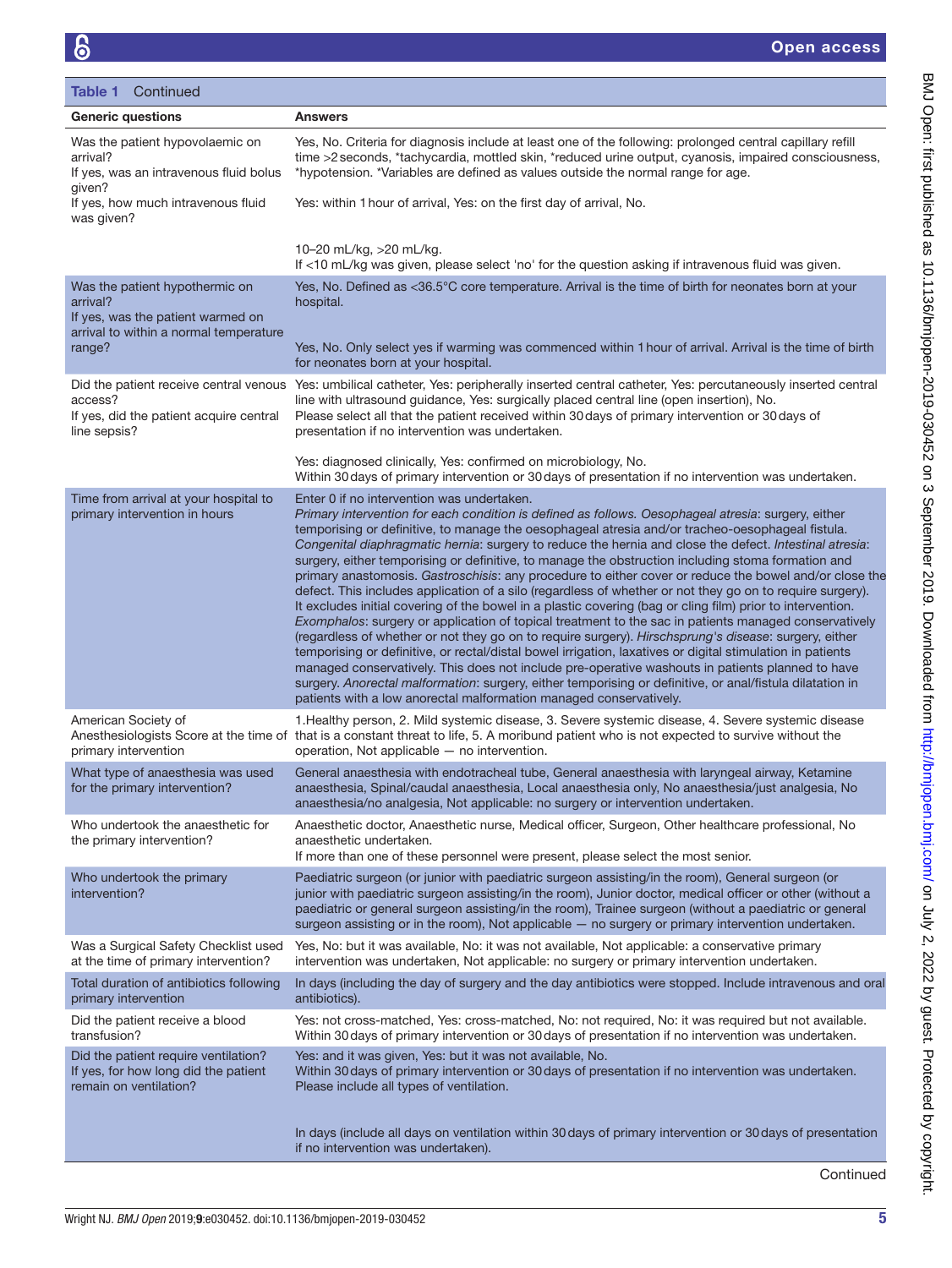| Continued<br>Table 1                                                                                                                                                           |                                                                                                                                                                                                                                                                                                                                                                                                                                                                                                                                                                                                                                                                                                                                                                                                                                                                         |  |  |  |  |  |
|--------------------------------------------------------------------------------------------------------------------------------------------------------------------------------|-------------------------------------------------------------------------------------------------------------------------------------------------------------------------------------------------------------------------------------------------------------------------------------------------------------------------------------------------------------------------------------------------------------------------------------------------------------------------------------------------------------------------------------------------------------------------------------------------------------------------------------------------------------------------------------------------------------------------------------------------------------------------------------------------------------------------------------------------------------------------|--|--|--|--|--|
| <b>Generic questions</b>                                                                                                                                                       | <b>Answers</b>                                                                                                                                                                                                                                                                                                                                                                                                                                                                                                                                                                                                                                                                                                                                                                                                                                                          |  |  |  |  |  |
| Time to first enteral feed (post-<br>primary intervention)                                                                                                                     | In days (include the day of primary intervention and the day of first enteral feed in the calculation). Enter<br>0 if enteral feeds were not commenced. Enter 999 if feeds were not stopped, for example, in patients<br>with Hirschsprung's Disease managed conservatively. Include all types of enteral feeding — oral,<br>nasogastric, gastrostomy and other.                                                                                                                                                                                                                                                                                                                                                                                                                                                                                                        |  |  |  |  |  |
| Time to full enteral feeds (post-<br>primary intervention)                                                                                                                     | In days (enter 0 if the patient died before reaching full enteral feeds or 30 if the patient had not reached<br>full enteral feeds at 30 days post-primary intervention or 30 days following admission in patients<br>who did not receive a primary intervention). Include all types of enteral feeding $-$ oral, nasogastric,<br>gastrostomy and other.                                                                                                                                                                                                                                                                                                                                                                                                                                                                                                                |  |  |  |  |  |
| Did the patient require parenteral<br>nutrition?<br>If yes, for how long did the patient<br>receive parenteral nutrition?                                                      | Yes and it was given, Yes and it was sometimes available but less than required, Yes but it was not<br>available, No.<br>In days. Include all days that the patient received parenteral nutrition (any volume) up until 30 days post-                                                                                                                                                                                                                                                                                                                                                                                                                                                                                                                                                                                                                                   |  |  |  |  |  |
|                                                                                                                                                                                | primary intervention or 30 days following presentation in patients who do not receive an intervention.                                                                                                                                                                                                                                                                                                                                                                                                                                                                                                                                                                                                                                                                                                                                                                  |  |  |  |  |  |
| <b>Outcomes</b>                                                                                                                                                                |                                                                                                                                                                                                                                                                                                                                                                                                                                                                                                                                                                                                                                                                                                                                                                                                                                                                         |  |  |  |  |  |
| Did the patient survive to discharge?<br>If the patient was discharged prior,<br>were they still alive at 30 days<br>following primary intervention?<br>If no, cause of death? | Yes, No.<br>Select yes if the patient was still alive in your hospital 30 days after primary intervention or 30 days after<br>presentation in patients who did not receive a primary intervention.                                                                                                                                                                                                                                                                                                                                                                                                                                                                                                                                                                                                                                                                      |  |  |  |  |  |
|                                                                                                                                                                                | Yes, No: not followed-up after discharge, Followed-up but not until 30 days post-primary intervention.<br>This can include all reliable communication with the patient/patient's family including in person, via<br>telephone and other.                                                                                                                                                                                                                                                                                                                                                                                                                                                                                                                                                                                                                                |  |  |  |  |  |
|                                                                                                                                                                                | Sepsis, aspiration pneumonia, respiratory failure, cardiac failure, malnutrition, electrolyte disturbance,<br>haemorrhage, lack of intravenous access, hypoglycaemia, recurrent tracheo-oesophageal fistula,<br>recurrent diaphragmatic hernia, anastomotic leak, ischaemic bowel, ruptured exomphalos sac,<br>enterocolitis, other. If other, please specify.                                                                                                                                                                                                                                                                                                                                                                                                                                                                                                          |  |  |  |  |  |
| Duration of hospital stay (days)                                                                                                                                               | Please include the day of admission and the day of discharge in your calculation. For example, if a<br>patient presented on 1 October and was discharged on the 5 October, their duration of hospital stay<br>would be 5 days. If the patient died, please record the number of days from admission to death. Only<br>include the duration of the primary admission, not subsequent admissions if the patient re-presented.                                                                                                                                                                                                                                                                                                                                                                                                                                             |  |  |  |  |  |
| Did the patient have a surgical site<br>infection?                                                                                                                             | Yes, No, Not applicable: no surgical wound.<br>This is defined as one or more of the following within 30 days of surgery: (1) purulent drainage from the<br>superficial or deep (fascia or muscle) incision, but not within the organ/space component of the surgical<br>site OR (2) at least two of: pain or tenderness, localised swelling, redness, heat, fever, AND the incision<br>is opened deliberately to manage infection, spontaneously dehisces or the clinician diagnoses an SSI<br>(negative culture swab excludes this criterion) OR (3) there is an abscess within the wound (clinically or<br>radiologically detected).                                                                                                                                                                                                                                 |  |  |  |  |  |
| Did the patient have a full thickness<br>wound dehiscence?                                                                                                                     | Yes, No, Not applicable - no surgical wound.<br>This is defined as all layers of the wound opening within 30 days of surgery.                                                                                                                                                                                                                                                                                                                                                                                                                                                                                                                                                                                                                                                                                                                                           |  |  |  |  |  |
| Did the patient require a further<br>unplanned intervention?                                                                                                                   | $Yes - percutaneous intervention, Yes - surgical intervention, No, Not applicable - no primary$<br>intervention undertaken.<br>Within 30 days of primary intervention. This does not include routine reduction and closure of the defect<br>in neonates with gastroschisis receiving a preformed silo.                                                                                                                                                                                                                                                                                                                                                                                                                                                                                                                                                                  |  |  |  |  |  |
| Was the patient followed up at<br>30 days post primary surgery<br>or intervention to assess for<br>complications?                                                              | Yes: reviewed in person, Yes: via telephone consultation, Yes: via other means, Yes: still an in-patient<br>at 30 days, No: data are based on in-patient observations only, No: follow-up was done but prior to<br>30 days.                                                                                                                                                                                                                                                                                                                                                                                                                                                                                                                                                                                                                                             |  |  |  |  |  |
| If the patient had a complication,<br>when was it diagnosed?                                                                                                                   | During the primary admission, As an emergency re-attender, At routine follow-up as an outpatient, Not<br>applicable: no complications.                                                                                                                                                                                                                                                                                                                                                                                                                                                                                                                                                                                                                                                                                                                                  |  |  |  |  |  |
| What study condition does this<br>patient have?                                                                                                                                | Oesophageal atresia, Congenital diaphragmatic hernia, Intestinal atresia, Gastroschisis, Exomphalos/<br>Omphalocele, Anorectal malformation, Hirschsprung's Disease.<br>If the patient has presented for the first time with more than one of these conditions, please select all<br>that apply. If the patient presented on this occasion with one of these conditions, but previously had<br>another condition managed then only select the condition they are presenting with on this occasion and<br>enter that they have another anomaly in the demographics section above. For example, if the patient<br>presents at 2 months with Hirschsprung's disease, but previously had a duodenal atresia repair, please<br>select Hirschsprung's disease here (not intestinal atresia) and tick in the section above that they have<br>another gastrointestinal anomaly. |  |  |  |  |  |

SIRS, Systemic Inflammatory Response Syndrome.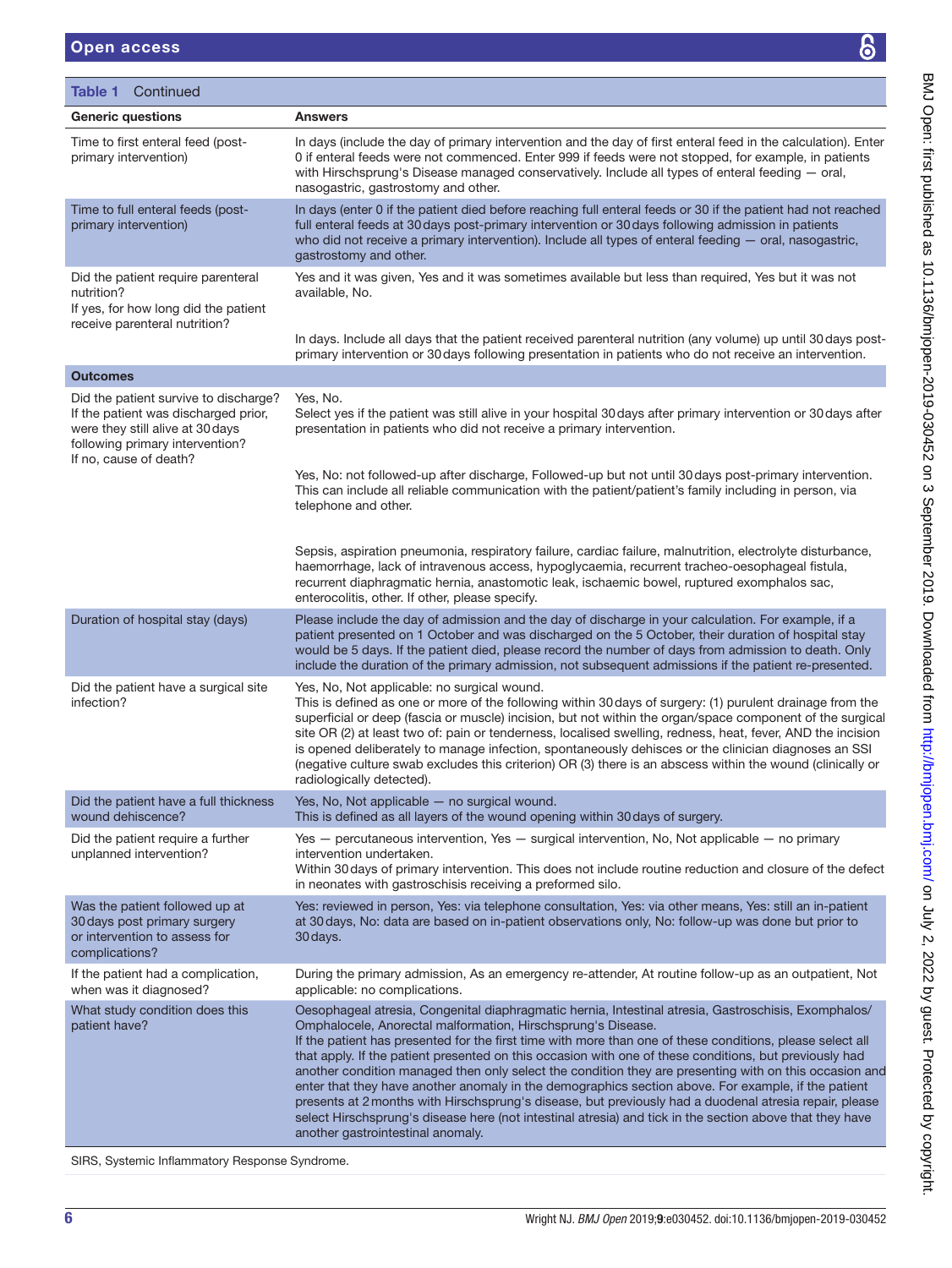intervention and outcomes will be collected for all patients in the study ([table](#page-3-0) 1). Specific variables will be collected for each individual condition [\(online supplementary file 1\)](https://dx.doi.org/10.1136/bmjopen-2019-030452).

Outcomes and variables have been chosen using published core outcome sets and commonly collected outcomes in systematic reviews and meta-analyses. $22-37$ Collaborators will enter anonymous, deidentified data via the secure internet-based REDCap system. This will be stored on King's College London REDCap server.

A short survey will be completed by the local study lead and one other collaborating consultant or registrar on the resources and facilities available for neonatal and paediatric surgical care at their centre [\(online supplementary file 2\)](https://dx.doi.org/10.1136/bmjopen-2019-030452).

## Data quality

To ensure high quality of data, a detailed protocol for collaborators has been produced and published on the study website [\(www.globalpaedsurg.com\)](www.globalpaedsurg.com) in 12 languages: English, French, Spanish, Portuguese, German, Italian, Chinese, Arabic, Korean, Lithuanian, Turkish and Russian. Clear and concise definitions have been provided for all data points on the protocol, on the data collection forms and within REDCap when entering the data. A study launch meeting was undertaken where the principal investigator presented the data collection process in detail, demonstrated use of REDCap and answered questions. This was recorded, circulated to all collaborators via email and placed on the website. A frequently asked questions document has been circulated via email and placed on the website. Two meetings were held by the principal investigator to detail the study, data collection process and answer questions among the country leads so they in turn can provide advice and support to local collaborators within their country. Again this was recorded, circulated and placed on the website.

A pilot study of the patient data collection form and institutional survey was undertaken by lead investigators to optimise the study design and to address any feasibility or other barriers to effective data collection and study completion across participating sites. The pilot study commenced on 1 August 2018 for 30 days in English, Spanish and French by 41 collaborator colleagues. The data collection forms were amended following feedback to clarify terminology, add important missing variables or descriptions and correct any translation errors. All translated data collection forms, REDCap and study documentation have been checked and verified by a native speaker for accuracy.

## Data validation

Ten percent of collaborating centres will be selected at random for data validation by an independent research collaborator. The aim will be to determine the numbers of patients eligible during the data collection period to check if any were missed and collect a selection of data again to cross-check for accuracy. Validating questions have been built into the data collection tool. At least 90% of primary and secondary outcomes must be completed

for each patient. All collaborators within validating centres will be asked to complete a brief survey regarding their experience with data collection to identify any potential errors and to aid with data interpretation.

#### Sample size calculation

A sample size calculation was undertaken using Stata/ IC V.15.0 based on Bonferroni correction for multiple testing, assuming 80% power and an overall type 1 error of 5%. The required sample size for each condition has been calculated for the primary outcome of mortality in LMICs compared with HICs and also low, middle and high income countries separately [\(table](#page-7-0) 2). Mortality estimations are based on pooled data from published studies on these conditions in low, middle and high income countries, respectively.

Based on the patient numbers included in the previously undertaken PaedSurg Africa study, which used a similar study design, the estimated sample sizes to detect a significant difference between LMICs and HICs in this study are achievable.<sup>[11](#page-9-10)</sup>

## Estimated study population

The mean number of cases presenting to an institution per month for each study condition was estimated from published studies across all income settings ([table](#page-7-0) 2). On average, most institutions caring for patients with these conditions receive 1–2 new cases per month; each participating institution would expect approximately 7–14 new cases in the study per month although this can vary. The aim is to include a minimum of 365 months of data; 183 months from LMICs and 183 months from HICs. This should ensure enough cases of exomphalos to determine a significant difference between LMICs and HICs; fewer months of data are required to determine significant differences between other study conditions. An up-todate total of patient numbers within the study will be maintained on the study website.

## Data analysis

## Patient and institutional data

Data will be analysed using Stata and SAS V.9.4 (Cary, North Carolina, USA). Missing data for the covariates will be analysed to determine whether it is related to the outcome and either complete-case analyses or multiple imputation techniques will be used for analyses accordingly.

Significant differences in mortality between LMICs and HICs will be determined for each of the study conditions using  $X^2$  analysis, or Fischer's exact test if either group contains <10 patients. World Bank classification of low, middle and high income countries during the fiscal year 2018 will be used.<sup>[38](#page-9-11)</sup>

Univariate logistic regression analyses will be conducted between covariates and the primary outcome of mortality. Based on the results, covariates with a p value  $\langle 0.10 \text{ will} \rangle$ be included in the multivariate model. The final multilevel multivariate logistic model will be determined using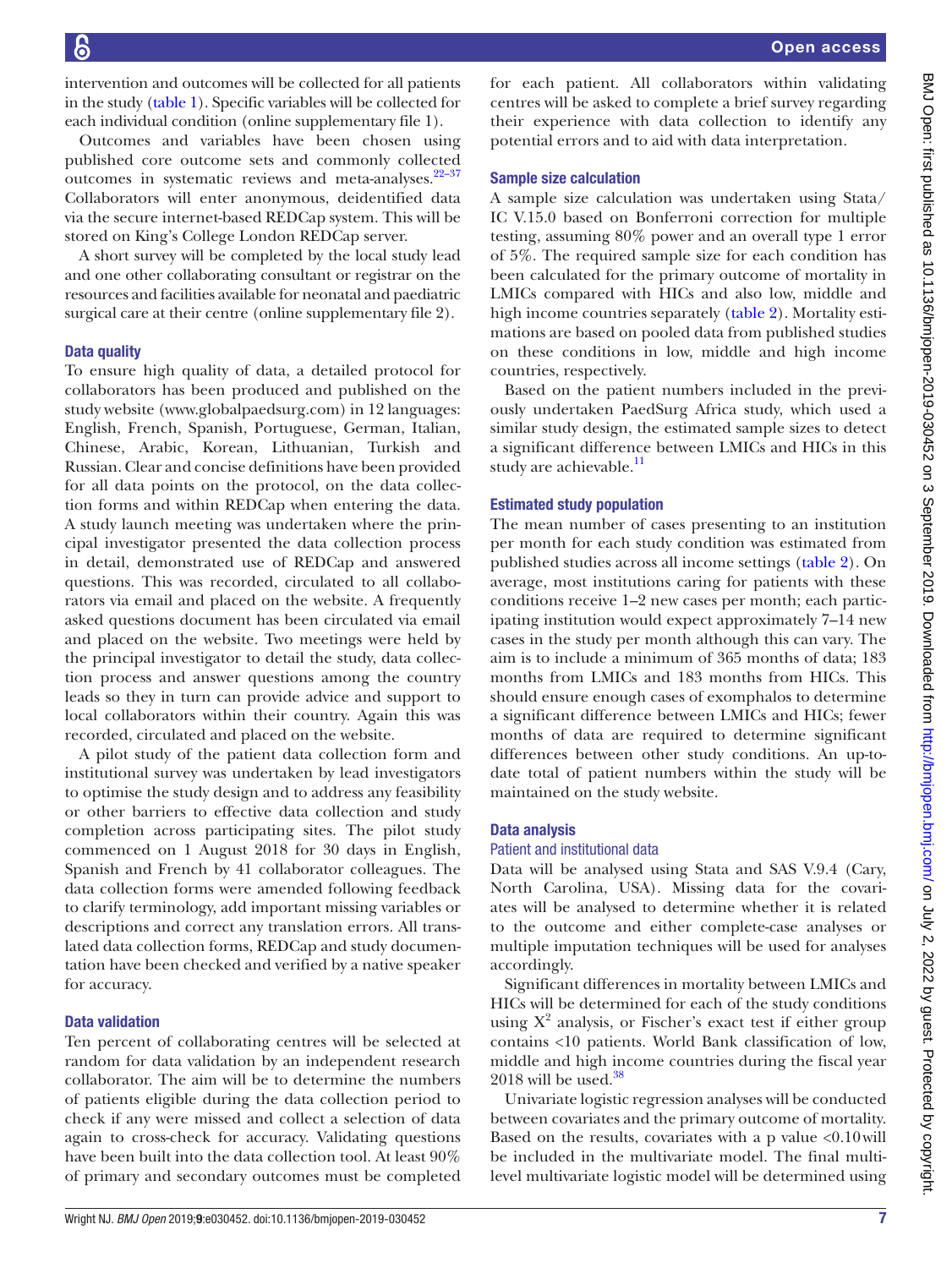<span id="page-7-0"></span>Table 2 Estimated mortality and sample sizes for low, middle and high income countries and the mean number of cases per month per institution globally

| <b>Condition</b>          | <b>Mortality LIC</b><br>(%, n) | <b>Mortality</b><br><b>MIC</b><br>(%, n) | <b>Mortality</b><br><b>LMIC</b><br>combined<br>(%, n) | <b>Mortality HIC</b><br>(%, n) | Sample size<br>for LIC | Sample<br>size for<br><b>MIC</b> | Sample<br>size for<br><b>HIC</b> | Sample<br>size for<br><b>LMIC vs</b><br><b>HIC</b> (per<br>group) | Mean no.<br>cases/<br>month/<br>institution (L,<br><b>M</b> and HIC<br>combined) |
|---------------------------|--------------------------------|------------------------------------------|-------------------------------------------------------|--------------------------------|------------------------|----------------------------------|----------------------------------|-------------------------------------------------------------------|----------------------------------------------------------------------------------|
| $OA + TOF$                | 79.5%<br>(62/78)               | 41.8%<br>(623/1488)                      | 43.7%<br>(685/1566)                                   | 2.7%<br>(6/221)                | 34                     | 34                               | 23                               | 21                                                                | 1.02                                                                             |
| <b>CDH</b>                |                                | 47.4%<br>(130/274)                       | 47.4%<br>(130/274)                                    | 20.4%<br>(201/982)             |                        |                                  |                                  | 63                                                                | 0.54                                                                             |
| IA                        | 42.9%<br>(42/98)               | 40.0%<br>(97/241)                        | 41.0%<br>(139/339)                                    | 2.9%<br>(12/407)               | 6014                   | 6014                             | 25                               | 24                                                                | 0.63                                                                             |
| Gastroschisis             | 83.1%<br>(211/254)             | 42.6%<br>(205/481)                       | 56.6%<br>(416/735)                                    | 3.7%<br>(28/748)               | 29                     | 29                               | 24                               | 15                                                                | 0.85                                                                             |
| <b>Exomphalos</b>         | 25.5%<br>(41/161)              | 31.9%<br>(132/414)                       | 30.1%<br>(173/575)                                    | 12.7%<br>(40/316)              | 1040                   | 1040                             | 196                              | 115                                                               | 0.63                                                                             |
| ARM                       | 26.3%<br>(26/99)               | 17.5%<br>(243/1391)                      | 18.1%<br>(269/1490)                                   | 3%<br>(14/462)                 | 460                    | 460                              | 90                               | 85                                                                | 1.34                                                                             |
| Hirschsprung's<br>disease | 19.1%<br>(33/173)              | 16.8%<br>(55/328)                        | 17.6%<br>(88/501)                                     | 2.3%<br>(43/1897)              | 5802                   | 5802                             | 85                               | 79                                                                | 2.21                                                                             |

ARM, anorectal malformation; CDH, congenital diaphragmatic hernia; HIC, high income countries; IA, intestinal atresia; LIC, low income countries; LMIC, low and middle income countries; MIC, middle income countries; OA, oesophageal atresia; TOF, tracheo-oesophageal fistula.

stepwise backward elimination to interventions and peri-operative factors affecting outcomes. Data will be adjusted for confounding factors and effect modifiers. Potential confounders include gestation age at birth, weight, time from birth to presentation and American Society of Anesthesiologists score at the time of primary intervention. Potential effect modifiers include administration of peri-operative antibiotics, fluid resuscitation, thermal control and provision of other condition-specific neonatal care such as parenteral nutrition in neonates with gastroschisis.

Multi-level multivariate logistic regression analysis will also be undertaken to identify institutional factors affecting mortality with adjustment for confounders. P<0.05will be deemed significant.

#### Data validation

A weighted kappa statistic will be used to determine the level of agreement between the patient data in the main study and the validation data. It will also be used to determine the level of agreement between institutional surveys independently completed by the local study lead and one other consultant or registrar at each participating centre. Results will be presented as a proportion of agreement for each variable being validated.

## Patient and public involvement

CDH UK, a patient and family advisory group and charity, provided input into the design of the study protocol and data collection tool. Their input will be sought on the findings and dissemination of the results.

## Ethics and dissemination Research ethics approval

The study has been classified as an audit at the host institution and hence did not require ethical approval. The study fulfils the audit criteria as follows: (1) All data collected measures current practice. The study does not involve any changes to patient management. (2) Current practice and outcomes in low, middle and high income countries will be compared with published standards in the literature. [Table](#page-7-0) 2 details the current mortality standards for each of the seven study conditions in high income countries. (3) All the study data are routinely collected information which should be known to the study team without asking additional questions to the patients/parents. (4) All data to be entered into REDCap are entirely anonymous. (5) No individual patient, collaborator, institution or country will be independently identifiable in the study results. (6) All data will be stored securely and will be governed by King's College London data protection team.

Research collaborators were required to gain approval to participate in the study at their institution according to their local ethical regulations. Data transfer agreements were legally signed between institutions where required. The participating institutions, type of study approval and study approval reference numbers are detailed in [online supplementary file 3.](https://dx.doi.org/10.1136/bmjopen-2019-030452) It was not mandated for study approvals to be translated into English. Hence, some reference numbers are in the local scripture of the participating country and have therefore not been incorporated into the table.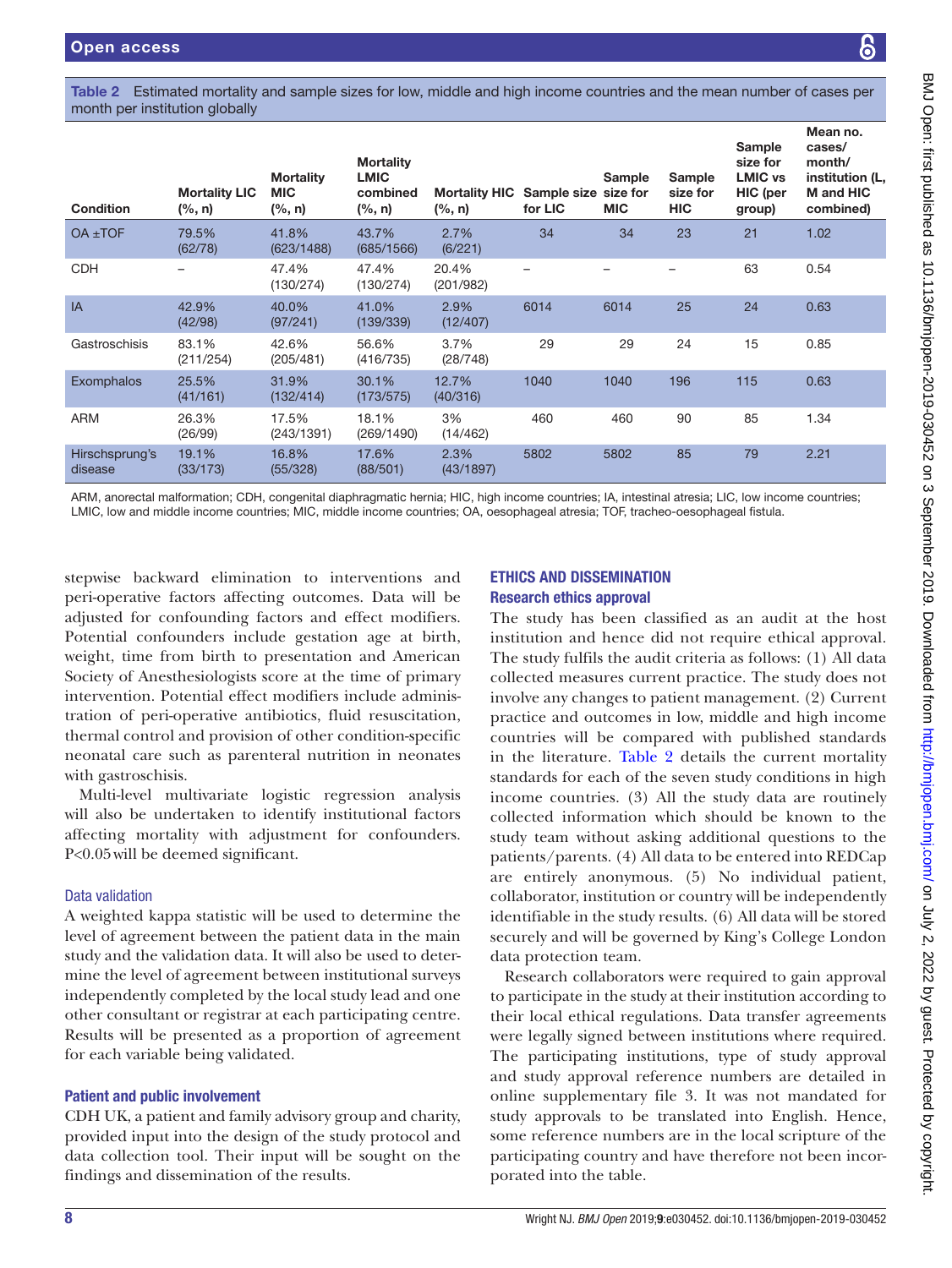#### Study dissemination

The study concept and design will be presented at international conferences in order to recruit collaborators. Following completion, the results will be presented at local, national and international conferences globally. Both the promotional presentations of the study protocol and the study results will be presented by study collaborators of all levels of training, disciplines and regions of the world. The results will be submitted for open access publication in a peer reviewed journal. Following publication, the full anonymous, deidentified dataset will be made publicly available via an online repository. Collaborators will have the opportunity to undertake sub-analyses of the data for their country (if all collaborators from that country agree), region or continent.

#### **DISCUSSION**

This study aims to define, for the first time, the management and outcomes of a selection of common life-threatening congenital anomalies across the globe. This will help to raise awareness of the unacceptable disparities in outcomes between low, middle and high income countries and the need to focus on improving access to quality surgical care for neonates with congenital anomalies within national health plans and global health prioritisation. It is hoped that factors affecting mortality and morbidity will be identified that can be modified to improve care. Establishment of the Global PaedSurg Research Collaboration developed during this study will create a platform for ongoing collaborative work and interventional studies aimed at improving outcomes in the future.

#### Twitter @GlobalPaedSurg

Acknowledgements Thank you to Bolaji Coker for the REDCap administration and management. Thank you to Beverley Power (CDH UK) for representing patients, parents and families through your feedback on the study design during the pilot study. Thank you to Xiya Ma and Dylan Goh for helping with the Chinese translation of study documentation.

Collaborators Principal Investigator: Naomi Wright (King's College London, UK). Steering Committee: Niyi Ade-Ajayi (King's College Hospital, UK), Adesoji Ademuyiwa (Lagos University Teaching Hospital, Nigeria), Emmanuel Ameh (National Hospital, Abuja, Nigeria), Justine Davies (University of Birmingham, UK), Kokila Lakhoo (University of Oxford and Oxford University Hospitals, UK), Dan Poenaru (McGill University, Montreal, Canada), Nick Sevdalis (King's College London, UK), Emily Smith (Baylor University, Texas, USA), Andrew Leather (King's College London, UK). Writing Committee: Harmony Ubhi (King's College London, UK), Samuel Parker (Imperial College London, UK), Godfrey Sama Philipo (Muhimbili University of Health and Allied Sciences, Tanzania). Organising Committee: Sadi Abukhalaf (Al Quds University, Palestine), Nana Adofo-Ansong (Mahikeng Provincial Hospital, South Africa), Melika Akhbari (King's College London, UK), Ahmad Alhamid (University of Aleppo, Syria), Osaid H. Alser (University of Oxford, UK), Emrah Aydin (Koc University, Turkey), Yousra-Imane Benaskeur (Universite de Montreal, Canada), Shrouk M. Elghazaly (Assiut University, Egypt), Safa abdal Elrais (University of Tripoli, Libya), Sophia Hashim (University College London, UK), Laura Herrera (Geisel School of Medicine, Dartmouth, USA), Gabriella Hyman (University of Witwatersrand, South Africa), Henang Kwasau (College of Medicine and Allied Health Sciences, University of Sierra Leone), Yang Liu (Children's Hospital, Zhejiang University School of Medicine, China), Bruno Martinez-Leo (Moctezuma Children's Hospital, Mexico), Kelly Naranjo (Columbia University Medical Centre, USA), Ibrahim Nour (Jordan University Hospital, Jordan), Cristiana Riboni (University of Pavia, Italy), Mahmoud Saleh (University of Gezira, Sudan), Hosni Khairy Salem (Cairo University, Egypt),

Patricia Shinondo (University Teaching Hospital, Lusaka, Zambia), Marcus Sim (Stepping Hill Hospital, UK), Hannah Thompson (King's College Hospital, UK), Agota Vaitkiene (Vilnius University Hospital Santaros Kliniko, Lithuania), Dominique Vervoort (Harvard Medical School, USA), Isabelle Williams (Cambridge University, UK), Aayenah Yunus (King's College London, UK). Lead Investigators: Muhammad Amjad Chaudhary, Muhammad Adnan Khan Khattak, Muhammad Bin Amjad (Children's Hospital, PIMS, Islamabad, Pakistan), Marlene Dominguez Anaya (Children's Hospital Manuel A.Villarroel Cochabamba, Bolivia), Samiul Hasan, Sabbir Karim, Ashrarur Rahman Mitul (Dhaka Shishu (Children) Hospital, Bangladesh), Paolo Bragagnini, Segundo Rite (Hospital Universitario Miguel Servent, Zaragoza, Spain), Hana Arbab, Lubna Samad, Aqil Soomro (Indus Hospital, Pakistan), Niveshni Maistry (John Radcliffe Hospital, UK), Raed Nael Al-Taher, Ibrahim Rabi Nour, Osama Abdul Kareem Sarhan (Jordan University Hospital, Jordan), Muhammad Arshad, Taimur Qureshi, Hina Yousaf (Liaquat National Hospital, Pakistan), Candy SC Choo, Doris Mae Dimatatac, Shireen Anne Nah (KK Women's and Children's Hospital, Singapore), Vijay Anand Ismavel, Ann Miriam, Shajin T (Makunda Christian Leprosy and General Hospital, India), Monica Ivanov, Andreea Serban (Marie Curie Hospital in Bucharest, Romania), Bruno Martinez-Leo (Moctezuma Children's Hospital, Mexico), Eva Blazquez-Gomez, Luis Garcia-Aparicio, Martí Iriondo, Jordi Prat, Xavier Tarrado (Hospital Sant Joan de Deu, Spain), Lars Hagander, Emma Svensson (Skane University Hospital's Pediatric Care Hospital, Lund, Sweden), Alhassan Abdul-Mumin, Dominic Bagbio, Sheila Owusu, Stephen Tabiri (Tamale Teaching Hospital, Ghana), Dayang Anita Abdul Aziz (UKM Medical Centre, Kuala Lumpur, Malaysia).

Contributors The principal investigator (NW) conceived the idea for the study, gained study funding, wrote the study protocol, designed the data collection tools, established the study team, co-ordinated the pilot study, revised the study design/data collection tools following feedback and made critical revisions to the manuscript for publication. The steering committee contributed critical input and revisions to the funding application, study design, protocol and manuscript for publication. The writing committee drafted the protocol manuscript for publication and contributed as organising committee members. The organising committee assisted in the recruitment of and communication with collaborators to participate in the pilot study, helped to co-ordinate the pilot study and summarise the feedback, made critical revisions to the data collection tools in multiple languages and contributed to the study design. The lead investigators contributed to the study design and content of the data collection forms through feedback following participation in the pilot study. All contributed to the content of this manuscript.

Funding NW, Principal Investigator, is funded by the Wellcome Trust through a Clinical PhD in Global Health undertaken at King's College London (Funder Reference: 203905/Z/16/Z). The Wellcome Trust had no input into the study protocol other than to recommend open-access publication in a peer-reviewed journal and to make the anonymised dataset publicly available. Nick Sevdalis' (NS) research is supported by the National Institute for Health Research (NIHR) Collaboration for Leadership in Applied Health Research and Care South London at King's College Hospital NHS Foundation Trust. NS is a member of King's Improvement Science, which is part of the NIHR CLAHRC South London and comprises a specialist team of improvement scientists and senior researchers based at King's College London. Its work is funded by King's Health Partners (Guy's and St Thomas' NHS Foundation Trust, King's College Hospital NHS Foundation Trust, King's College London and South London and Maudsley NHS Foundation Trust), Guy's and St Thomas' Charity, the Maudsley Charity and the Health Foundation. NS and Andrew Leather are also supported by the NIHR Global Health Research Unit on Health System Strengthening in Sub-Saharan Africa, King's College London (GHRU 16/136/54) and by the ASPIRES research programme in LMICs (Antibiotic use across Surgical Pathways— Investigating, Redesigning and Evaluating Systems), funded by the Economic and Social Research Council. The views expressed are those of the authors and not necessarily those of the NHS, the NIHR or the Department of Health and Social Care.

Competing interests NS is the director of the London Safety and Training Solutions, which offers training in patient safety, implementation solutions and human factors to healthcare organisations. No other conflicts of interest are declared

Patient consent for publication Not required.

Ethics approval This study has been classified as a clinical audit with written confirmation from King's College London Ethics Committee that it does not therefore require ethical approval. All participating centres have gained study approval to participate according to their local institutional ethical regulations.

Provenance and peer review Not commissioned; externally peer reviewed.

Open access This is an open access article distributed in accordance with the Creative Commons Attribution 4.0 Unported (CC BY 4.0) license, which permits